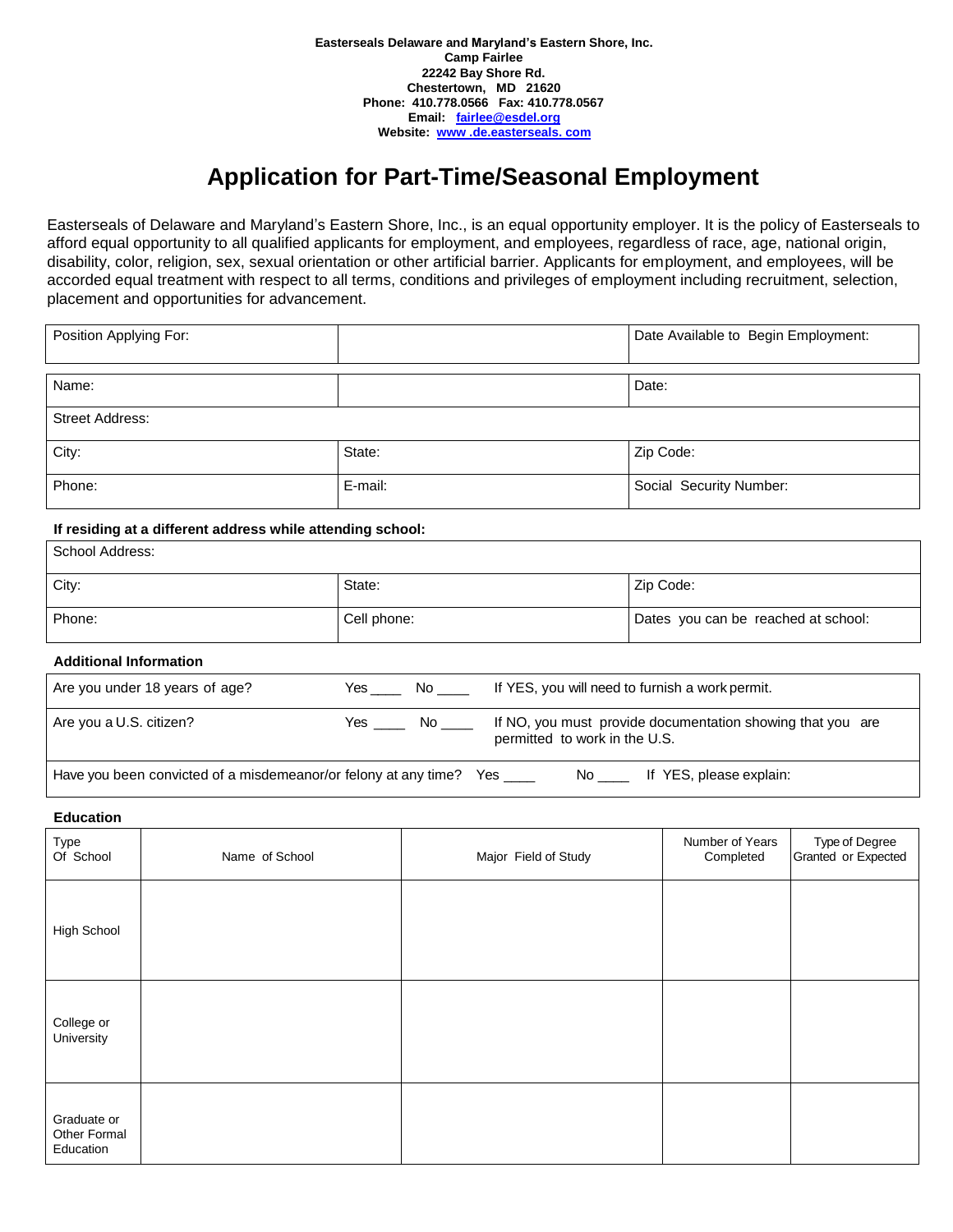## **Certifications/Licenses**

| <b>Certification/License</b>                            | <b>Certifying/Licensing Organization</b> | <b>Date Received</b> | Date of Expiration |
|---------------------------------------------------------|------------------------------------------|----------------------|--------------------|
| <b>First Aid</b>                                        |                                          |                      |                    |
| CPR (circle all that apply)<br>child<br>Infant<br>adult |                                          |                      |                    |
| Water Safety Instructor                                 |                                          |                      |                    |
| Pool Operator                                           |                                          |                      |                    |
| <b>Advanced Lifesaving</b>                              |                                          |                      |                    |
| Other:                                                  |                                          |                      |                    |
| Other:                                                  |                                          |                      |                    |

## **Skills (Please check all that apply.)**

| <b>Activity</b>                                                           | Participate in<br>the activity | I coach or<br>teach the<br>activity          | <b>Activity</b>                 | Participate in<br>the activity | I coach or<br>teach te<br>activity |
|---------------------------------------------------------------------------|--------------------------------|----------------------------------------------|---------------------------------|--------------------------------|------------------------------------|
| Arts and Crafts                                                           |                                |                                              | Sports and Games                |                                |                                    |
| Newspaper                                                                 |                                |                                              | Tennis                          |                                |                                    |
| Clay                                                                      |                                |                                              | Basketball                      |                                |                                    |
| Nature                                                                    |                                |                                              | Swimming                        |                                |                                    |
| Leather                                                                   |                                |                                              | Volleyball                      |                                |                                    |
| Painting                                                                  |                                |                                              | Archery                         |                                |                                    |
| Sketching                                                                 |                                |                                              | Canoeing                        |                                |                                    |
| Carving                                                                   |                                |                                              | Kayaking                        |                                |                                    |
| Candle making                                                             |                                |                                              | Softball                        |                                |                                    |
| Tie-Dying                                                                 |                                |                                              | <b>Water Skiing</b>             |                                |                                    |
| Other:                                                                    |                                |                                              | Air Riflery                     |                                |                                    |
| Other:                                                                    |                                |                                              | Other:                          |                                |                                    |
| <b>Music and Drama</b>                                                    |                                | <b>Adventure Education/Outdoor Education</b> |                                 |                                |                                    |
| Singing                                                                   |                                |                                              | <b>Tent Camping</b>             |                                |                                    |
| <b>Skits</b>                                                              |                                |                                              | <b>Outdoor Cooking</b>          |                                |                                    |
| Improvisation                                                             |                                |                                              | <b>Teambuilding Facilitator</b> |                                |                                    |
| Storytelling                                                              |                                |                                              | High Ropes Course/Belayer       |                                |                                    |
| Puppetry                                                                  |                                |                                              | Low Ropes Course/Facilitator    |                                |                                    |
| <b>Musical Instrument</b>                                                 |                                |                                              | Fishing                         |                                |                                    |
| Other:                                                                    |                                |                                              | Nature Interpretation           |                                |                                    |
| Computers                                                                 |                                |                                              | Other:                          |                                |                                    |
| Please describe any skills/abilities you have which are not listed above: |                                |                                              |                                 |                                |                                    |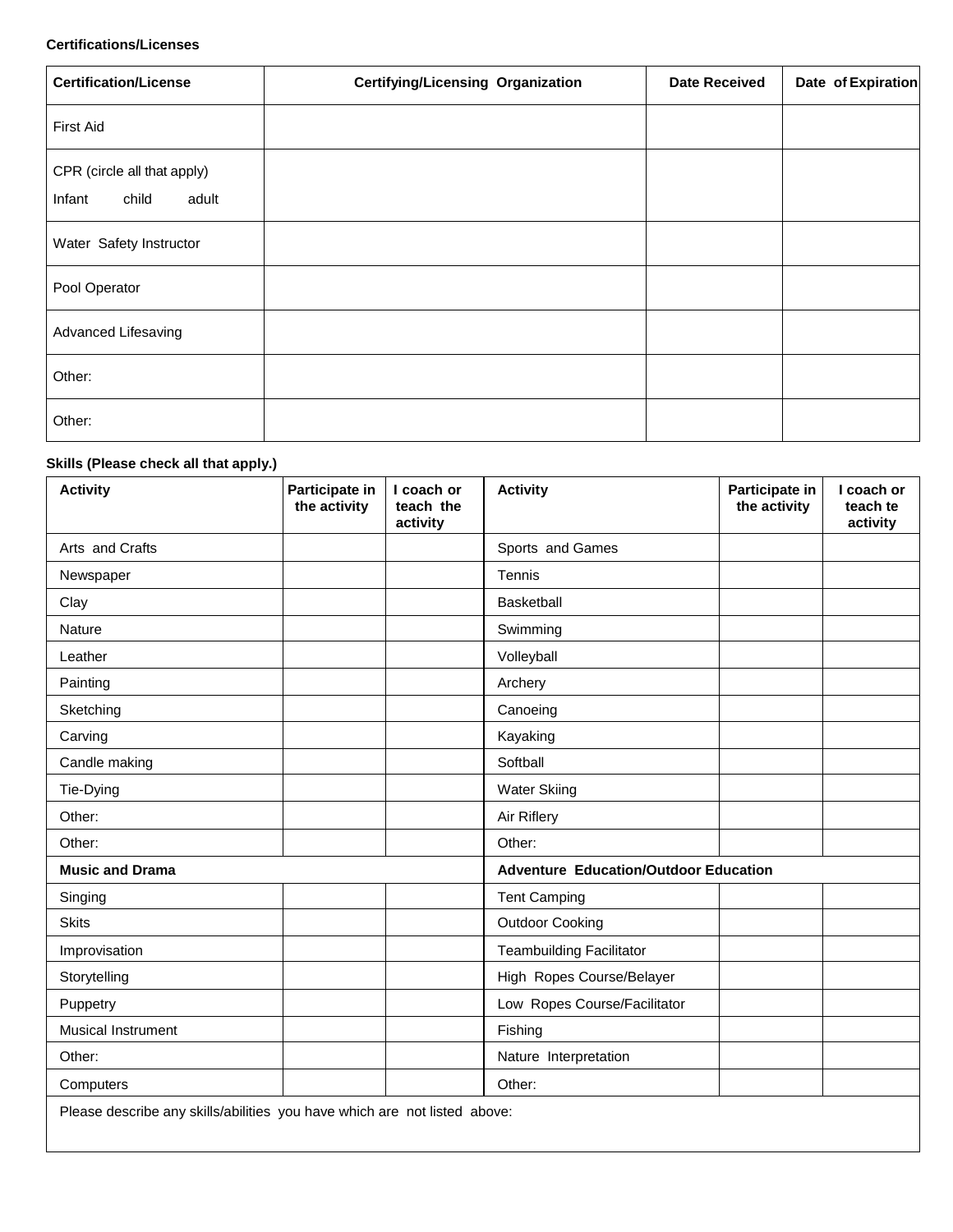## **Work /Volunteer History (Begin with present position or last job held and work back. Use additional sheet if necessary.)**

| Position Held:                                                                | Salary:                                            |
|-------------------------------------------------------------------------------|----------------------------------------------------|
| Employer:                                                                     | Phone:                                             |
| Employer's Address:                                                           |                                                    |
| Supervisor:                                                                   | Supervisor's Title:                                |
| May we contact this supervisor?<br>Employed from ____________ to ____________ | Yes $\_\_\_\$ No $\_\_\_\$                         |
| Summary of Job Responsibilities:                                              |                                                    |
|                                                                               |                                                    |
| Reason for leaving:                                                           |                                                    |
|                                                                               |                                                    |
| Position Held:                                                                | Salary:                                            |
| Employer:                                                                     | Phone:                                             |
| Employer's Address:                                                           |                                                    |
| Supervisor:                                                                   | Supervisor's Title:                                |
| Employed from ____________ to ___________                                     | May we contact this supervisor? Yes ______ No ____ |
| Summary of Job Responsibilities:                                              |                                                    |
|                                                                               |                                                    |
| Reason for leaving:                                                           |                                                    |
|                                                                               |                                                    |
|                                                                               |                                                    |
| Position Held:                                                                | Salary:                                            |
| Employer:                                                                     | Phone:                                             |
| Employer's Address:                                                           |                                                    |
| Supervisor:                                                                   | Supervisor's Title:                                |
| Employed from ___________ to ___________                                      | May we contact this supervisor? Yes _____ No ____  |
| Summary of Job Responsibilities:                                              |                                                    |

Reason for leaving: